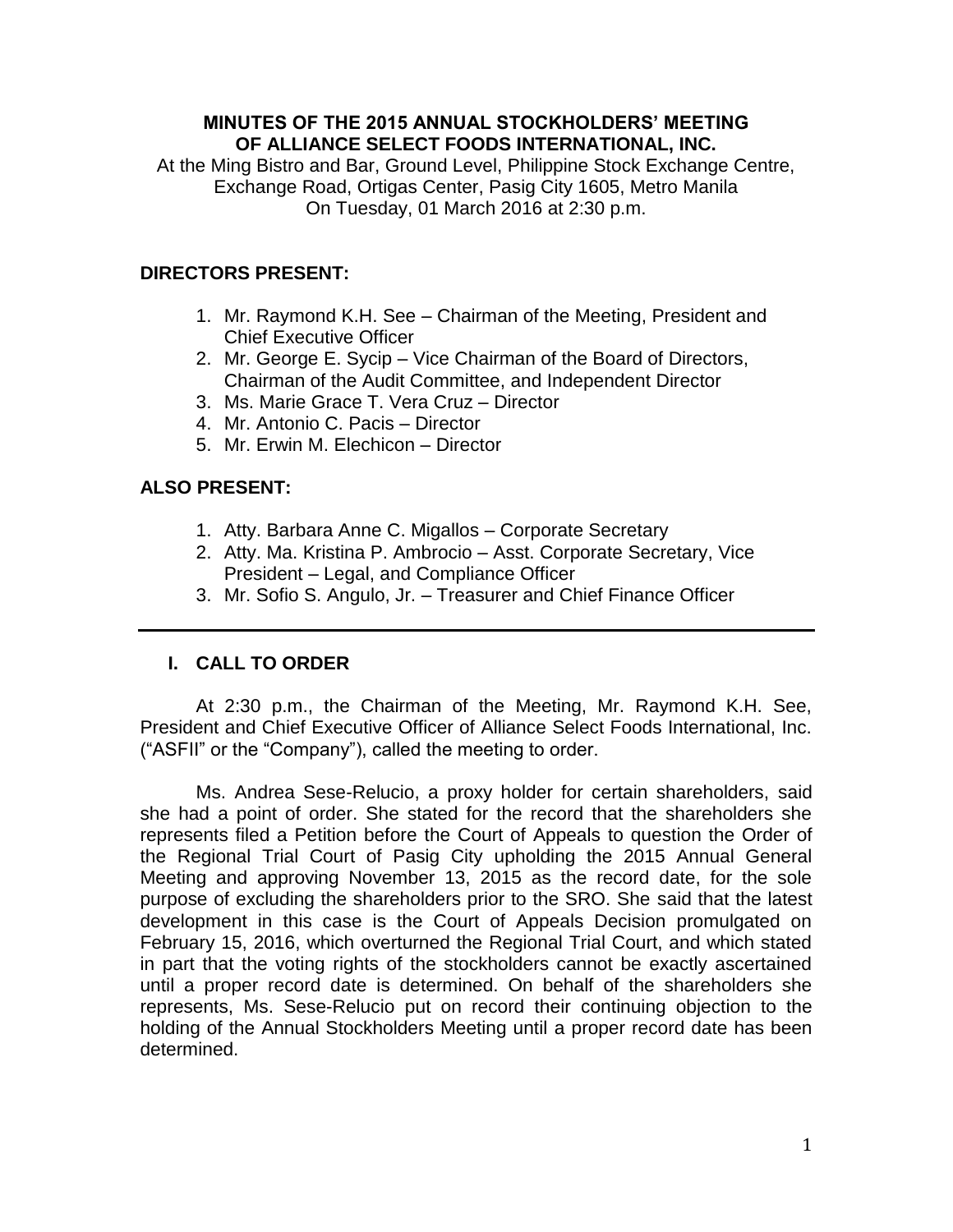The objection of Ms. Sese-Relucio was duly noted. The Chairman called on the Company's Corporate Secretary, Atty. Barbara Anne C. Migallos, to respond, and to brief shareholders on the circumstances under which the Annual Stockholders' Meeting was called.

The Corporate Secretary said that the Company's 2015 Annual Stockholders' Meeting was originally scheduled on December 16, 2015. The December 16, 2015 Meeting was called to order as scheduled, but was immediately adjourned in view of the receipt by the Company a few hours before the meeting of a Temporary Restraining Order ("TRO") issued by the Court of Appeals in the case entitled *"Harvest All Investment Ltd., et al. vs. Alliance Select Foods International, Inc., et al."* The TRO enjoined the Company to *"maintain and preserve the status quo,"* and was effective for sixty (60) days from receipt, or until February 14, 2016.

On January 21, 2016, the Board of Directors approved the continuation of the adjourned 2015 Annual Stockholders' Meeting on March 1, 2016, subject to the condition that the TRO will have lapsed and no writ of preliminary injunction is issued by the Court of Appeals or any court of competent jurisdiction. Pursuant to the said approval, the Company updated the Information Statement for the 2015 Annual Stockholders' Meeting. The distribution of the updated Information Statement was approved by the Securities and Exchange Commission ("SEC"), subject to the same conditions.

The TRO lapsed on February 14, 2016, and the updated Information Statement was distributed to shareholders on February 15, 2016. The Corporate Secretary confirmed that as of the date of this meeting, the Company has not received any preliminary injunction or any order from the Court of Appeals or any other court with competent jurisdiction preventing the Company to hold the 2015 Annual Stockholders' Meeting.

The Corporate Secretary added that the Company received today a Decision of the Court of Appeals ruling on the merits of the case in which the TRO was issued. The Court granted the Petition of shareholders Harvest All Investment Ltd., et al., but sustained the position of the Company that the Harvest All Investment Ltd., et.al, should pay the correct filing fees for its Complaint with the Pasig Regional Trial Court, which filing fees are approximately in the amount of Twenty Million Pesos (Php 20 Million). The Corporate Secretary reiterated that no injunction against the Annual Stockholders' Meeting today was issued by the Court of Appeals. The Company has no information as to whether Harvest All Investment Ltd., *et.al.* have paid the correct filing fees.

The Chairman thanked the Corporate Secretary, and proceeded to introduce the members of the Board of Directors who were present at the meeting, as follows: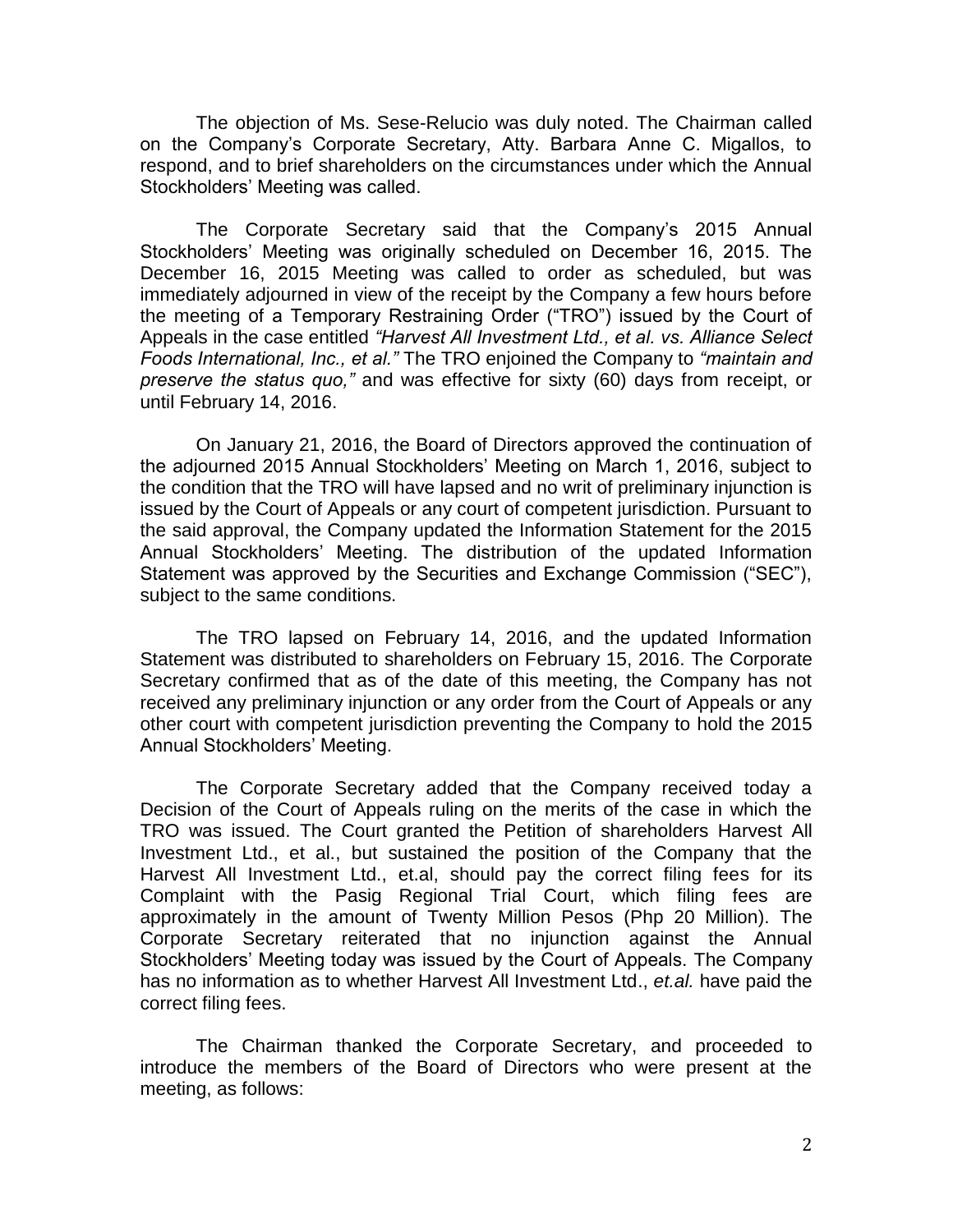- 1) **Mr. George E. Sycip,** Independent Director, Vice Chairman of the Board, and Chairman of the Audit Committee;
- 2) **Ms. Marie Grace T. Vera Cruz,** Director;
- 3) **Mr. Erwin M. Elechicon,** Independent Director; and
- 4) **Mr. Antonio C. Pacis,** Director;

He again introduced Atty. Migallos as the Corporate Secretary of the Company, and mentioned that other senior officers of the Company are also present at the meeting.

The Chairman acknowledged the presence of Navarro, Amper & Co., the Company's independent external auditors for 2014. He mentioned that representatives of Reyes Tacandong & Co., whose appointment as the Company's independent external auditors for 2015 will be voted on by shareholders at the meeting, were also present.

Lastly, the Chairman stated that representatives of another independent auditing firm, BDO Alba Romeo & Co., CPAs were present to tabulate the votes at today's meeting, together with the Company's stock transfer agent, the Securities Transfer Services, Inc. (STSI).

### **II. NOTICE AND QUORUM**

The Chairman then asked the Corporate Secretary if notices of the meeting were properly sent, and whether there was a quorum for the transaction of business. The Corporate Secretary certified that the revised Notice, with the Agenda and the updated Information Statement, all duly approved by the SEC, were sent to shareholders on February 15, 2016. She also certified that there is a quorum for the transaction of business, stating that there are present, in person or represented by proxy, shareholders holding a total of 2,397,802,996 shares, representing 95.92% of the Company's total outstanding capital stock. This is based on the certification issued by the Company's stock and transfer agent, STSI.

# **III. VOTING PROCEDURE AND GENERAL PROTOCOL**

At this point, the Corporate Secretary informed shareholders of the voting procedure and general protocol for the meeting. She stated that the voting procedure is in line with corporate governance best practices.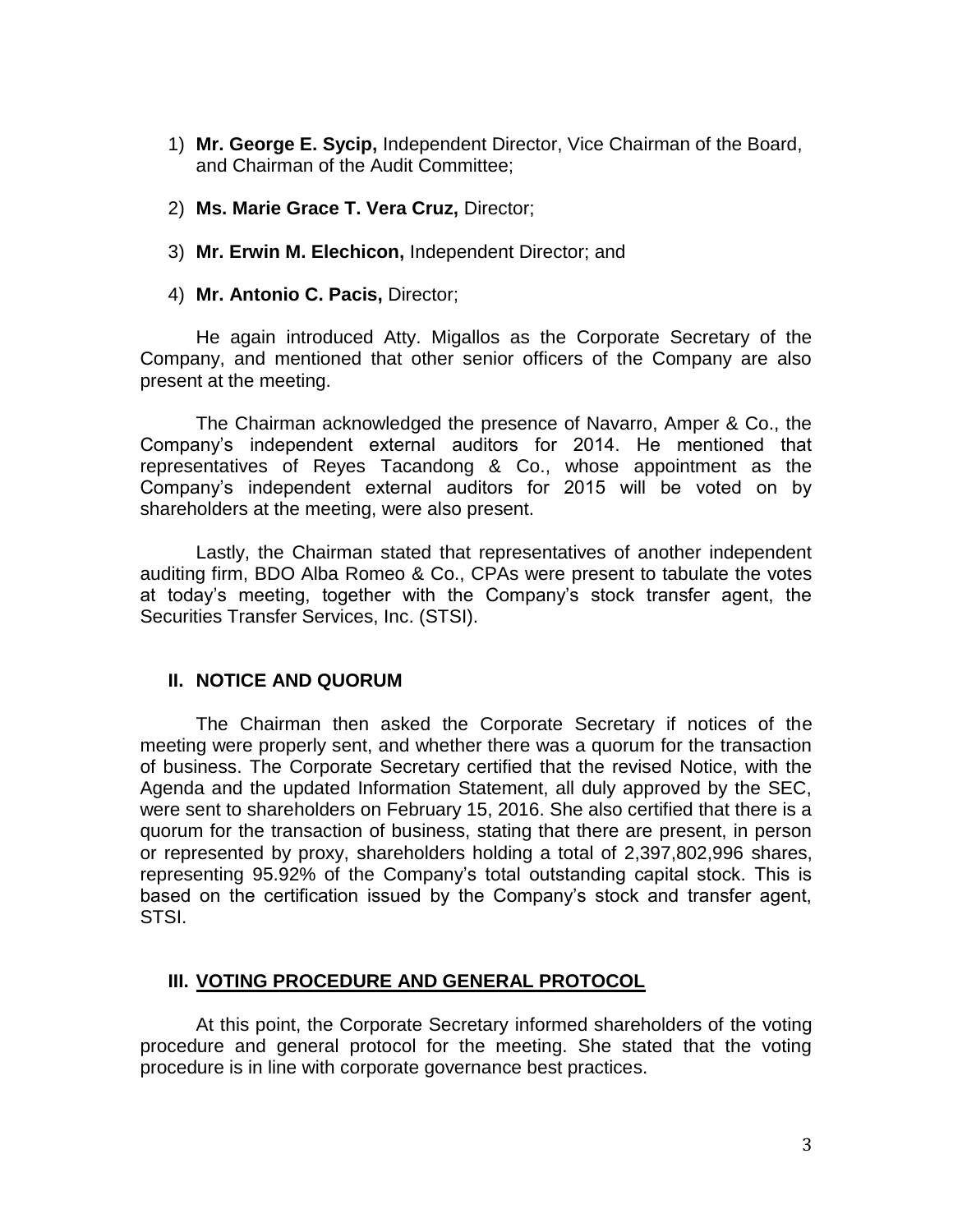# *Voting Procedure*

**1.** Stockholders of record as of November 13, 2015 may vote at the meeting. Said stockholders have the right to vote in person or by proxy. Stockholders were given until December 9, 2015 to submit proxies.

The Company distributed proxy forms together with the original Information Statement no later than November 24, 2015. The proxy form contained each item on the Agenda that requires shareholders' vote. There are spaces for YES, NO or ABSTAIN. In the case of the election of directors, the names of each of the nominees were stated in the proxy. The proxy form includes the option to withhold authority to vote for all nominees, and to withhold authority to vote for certain nominees, with space provided for the names of the nominees not being voted for.

- **2.** Proxies were validated by the Proxy Validation Committee on December 11, 2015 at the offices of the Company's stock transfer agent, Securities Transfer Services, Inc. (STSI). The Committee is composed of the Company's Corporate Secretary, Atty. Migallos, the Compliance Officer, Atty. Ma. Kristina P. Ambrocio, and Mr. Aaron Jason B. Tirona, a representative of STSI.
- **3.** Shareholders who are present and did not submit proxies before the meeting were given ballots upon registration.

In the case of proxies submitted prior to the meeting, the proxy designated by the stockholder to represent them at today's meeting was provided with ballots for casting in accordance with the stockholders' instructions, as indicated in the proxy.

**4.** The ballot contains each item on the Agenda requiring the vote of shareholders.

For Items 4 - 7 on the Agenda, the ballot contains boxes for "YES", "NO" and "ABSTAIN". Shareholders may vote to approve, disapprove or abstain on each item by putting a check mark on the appropriate box.

To approve any of the said items, the affirmative vote of at least a majority of shareholders present constituting a quorum is required. There are no items on the Agenda of the meeting that require a higher vote as provided in the Corporation Code.

**5.** For Item 8, the election of directors, the ballot contains the names of all nominees for election as regular and independent director provided in the Information Statement. Shareholders and proxies may vote by putting a check mark on the box next to the names of the nominees selected, and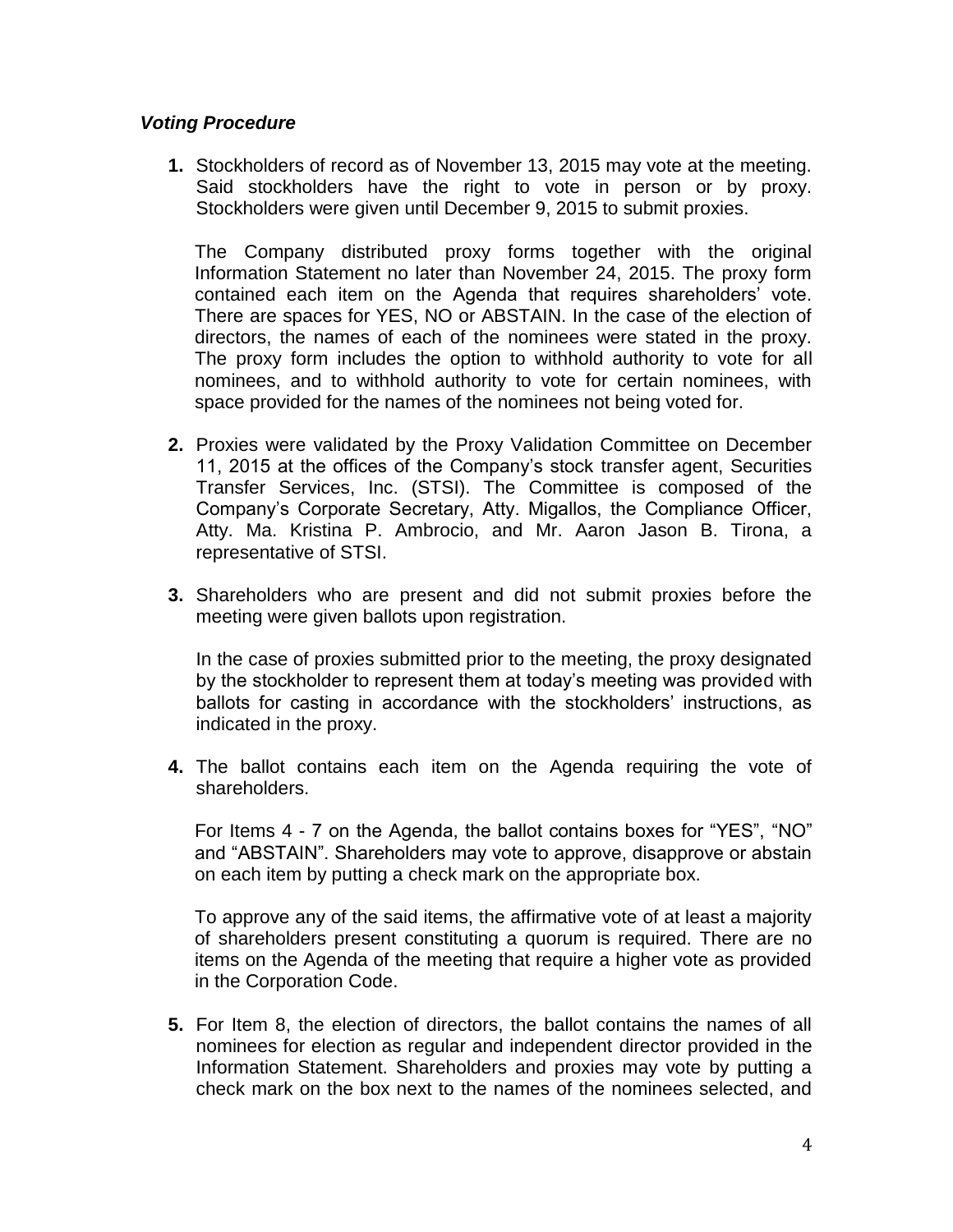by writing the number of votes to be cast in favor of the nominees selected in the space provided. If the number of votes is not indicated for each nominee, the number of votes that the shareholder or proxy may vote shall be equally divided among the nominees selected.

Cumulative voting may be adopted, as provided in the Corporation Code. On this basis, each stockholder may vote the number of shares registered in his name for each of the directors to be elected, or he may multiply the number of shares registered in his name by seven (7), the number of directors to be elected, and cast the total of such votes for one (1) director, or he may distribute his votes among some or all of the directors to be elected. It depends on the shareholders how he would want to vote his shares.

The nominees for regular director receiving the five (5) highest number of votes will be elected as regular directors. The Corporate Secretary informed the stockholders that there are only two nominees for independent directors, and there are two (2) seats on the Board of Directors to be filled by independent directors, as required by law.

**6.** Voting will be deferred until all items on the Agenda are taken up by the body. At that point, shareholders will be invited to cast their votes by depositing their ballots in the ballot box at the registration table. Shareholders will be given thirty (30) minutes to cast their votes. As earlier announced, ballots will be tabulated and verified by BDO Alba Romeo and STSI.

The final results of the voting will be announced by the Corporate Secretary immediately after the tabulation. The results shall also be duly disclosed and made available on the Company's website.

### *General Protocol*

For fair, orderly, and efficient proceedings, the following general protocol shall be observed for today's meeting:

- 1. Only stockholders and duly designated proxies are entitled to take the floor to make a comment or ask questions at today's meeting. A stockholder or proxy who wants to comment or ask a question is requested to give his name*,* and to state for the record that he is a stockholder or proxy, as the case may be. The stockholder or proxy must first be recognized by the Chairman before he can have the floor;
- 2. Questions or comments from the floor will be entertained subject to the following: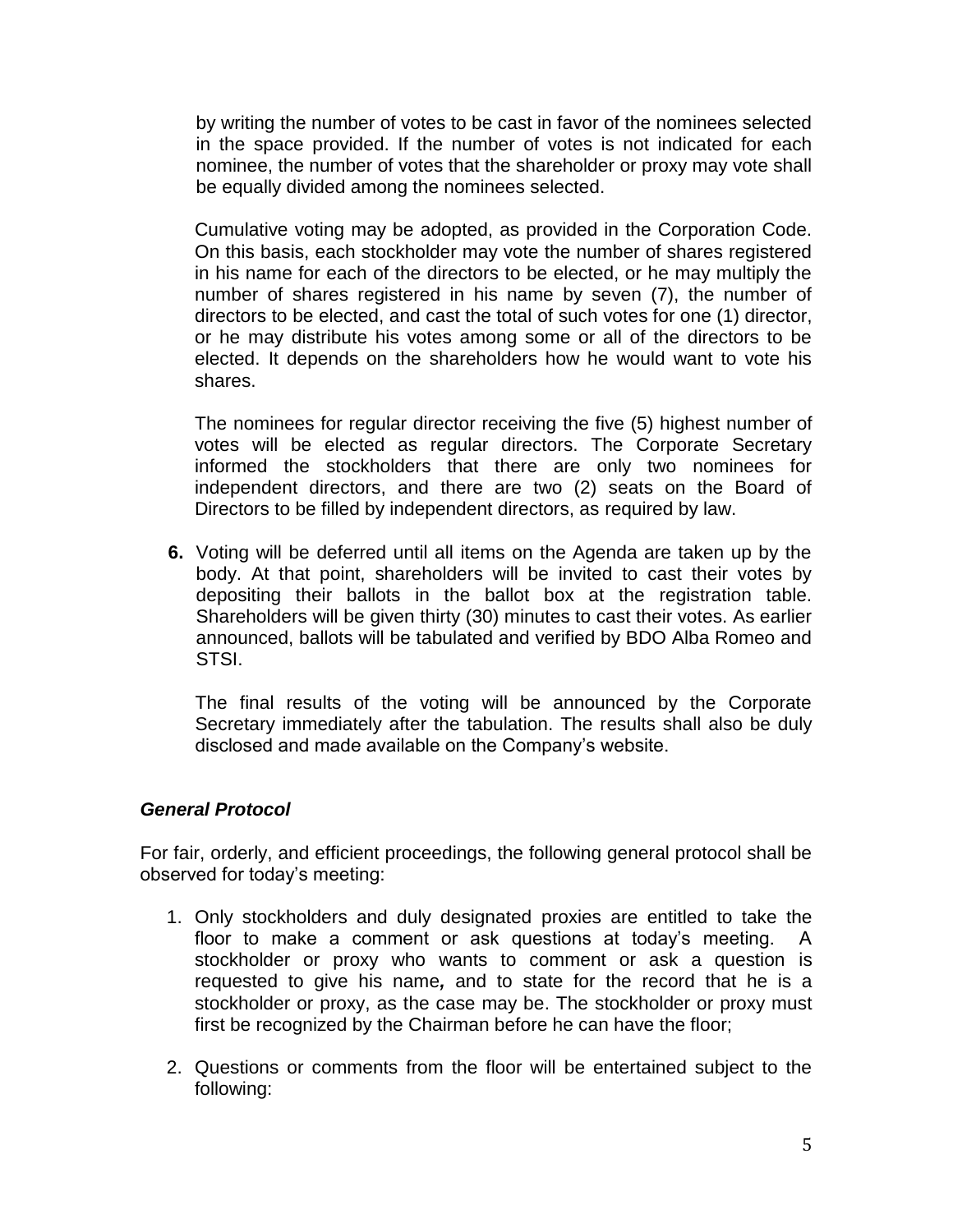(i) Comments and questions must be relevant to the particular item in the agenda being discussed; and

(ii) A stockholder or proxy recognized by the Chairman shall be given a maximum of one (1) minute to make a comment or ask a question for each item on the Agenda. After his comment or question has been responded to or addressed, he shall be given a maximum of one (1) minute to respond or make a follow up comment.

3. Stockholders and proxies must observe proper decorum and due courtesy during the meeting.

Any person who fails to follow the general protocol as stated may be declared out of order and may be barred from further participation in these proceedings and/or be escorted out from this venue.

# **IV. APPROVAL OF MINUTES OF PREVIOUS STOCKHOLDERS' MEETINGS**

The next item on the Agenda was the reading and approval of the Minutes of the 2014 Annual Stockholders' Meeting held on June 16, 2014, and the Special Stockholders' Meeting held on March 31, 2015. Copies of the said Minutes were provided to shareholders upon registration and are posted on the Company's website.

Ms. Daneia Isabelle F. Palad, a proxy holder, moved that the reading of the Minutes of the 2014 Annual Stockholders' Meeting held on June 16, 2014, and the Special Stockholders' Meeting held on March 31, 2015 be dispensed with, and that the said Minutes be approved. The motion was duly seconded. The Chairman noted the motion.

The Corporate Secretary reminded shareholders that this item and all other items on the Agenda requiring the vote of shareholders are on the ballots provided upon registration. Pursuant to the voting procedure explained earlier, voting shall be deferred until all items are taken up by the body. At such time, shareholders will be given thirty (30) minutes to cast their votes. The results will be announced immediately after the votes are tallied.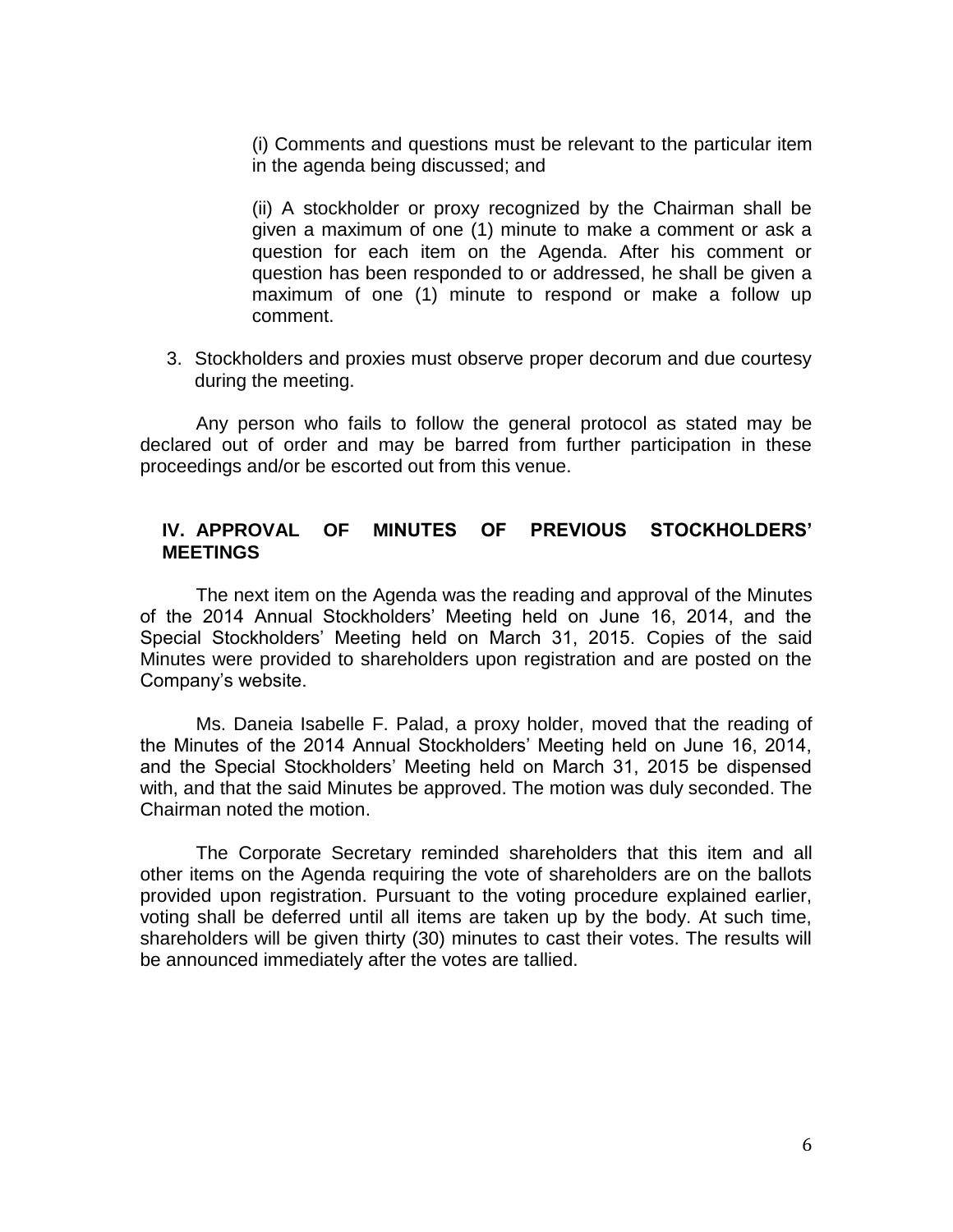# **V. APPROVAL OF THE MANAGEMENT REPORT AND AUDITED FINANCIAL STATEMENTS**

The next item on the agenda was the approval of the Management Report, together with the Audited Financial Statements and the notes thereto for the year ended December 31, 2014. The Chairman stated that copies of the said Report were provided to the shareholders prior to the meeting, together with the Information Statement.

The Chairman presented the highlights of the Management Report. He started by reporting that 36% of the Company's consolidated revenues came from salmon sales. The sales volume increased by 8% in 2014. He expressed that among all of the Company's salmon subsidiaries, Spence & Company, Ltd. ("Spence") contributed the most in the 8% growth mentioned. Spence revenues were up by 5% and its net income increased by 33%. Meanwhile, Akaroa Salmon New Zealand Ltd. revenues were up by 24%, which ended 2014 with a positive bottom line for the subsidiary company.

The Chairman moved to tuna operations constituting 64% of the consolidated revenues of the Company. ASFII was able to ship 823 containers versus 734 last year, showing an increase of 12.13%. However, he explained that the net revenues declined by 9% due to lower selling prices of US\$ 58,000 per container versus US\$ 72,000 in 2013.

The Chairman stated that cumulatively, the year 2014 ended with a loss of USD 17 Million, mainly due to non-recurring expenses, which are the following: (1) provision for impairment of the Company's receivable from Wild Catch Fisheries, Inc. of US\$ 8.5 Million; (2) provision for impairment of vessels of US\$ 7.8 Million; and (3) inventory write down and obsolescence of US\$ 3.2 Million.

At this point, the Chairman presented the previous year's financial statements as of September 2015. He pointed out that as of the end of  $3<sup>rd</sup>$ quarter of 2015, the Company still had a negative performance of US\$ 3 Million, mainly due to the underperformance of the subsidiaries in New Zealand and the Indonesian operations.

The Chairman declared that for 2015, Management focused on four (4) key areas of the Company: People, Sales, Operational Excellence, Cost Efficiency.

First, the Chairman stated that a new management team is in place to drive cultural change within the organization. To improve the talent pipeline, continuous effort is being exerted to hire good people. In addition, there remains continuous development of existing talent to shore up capabilities.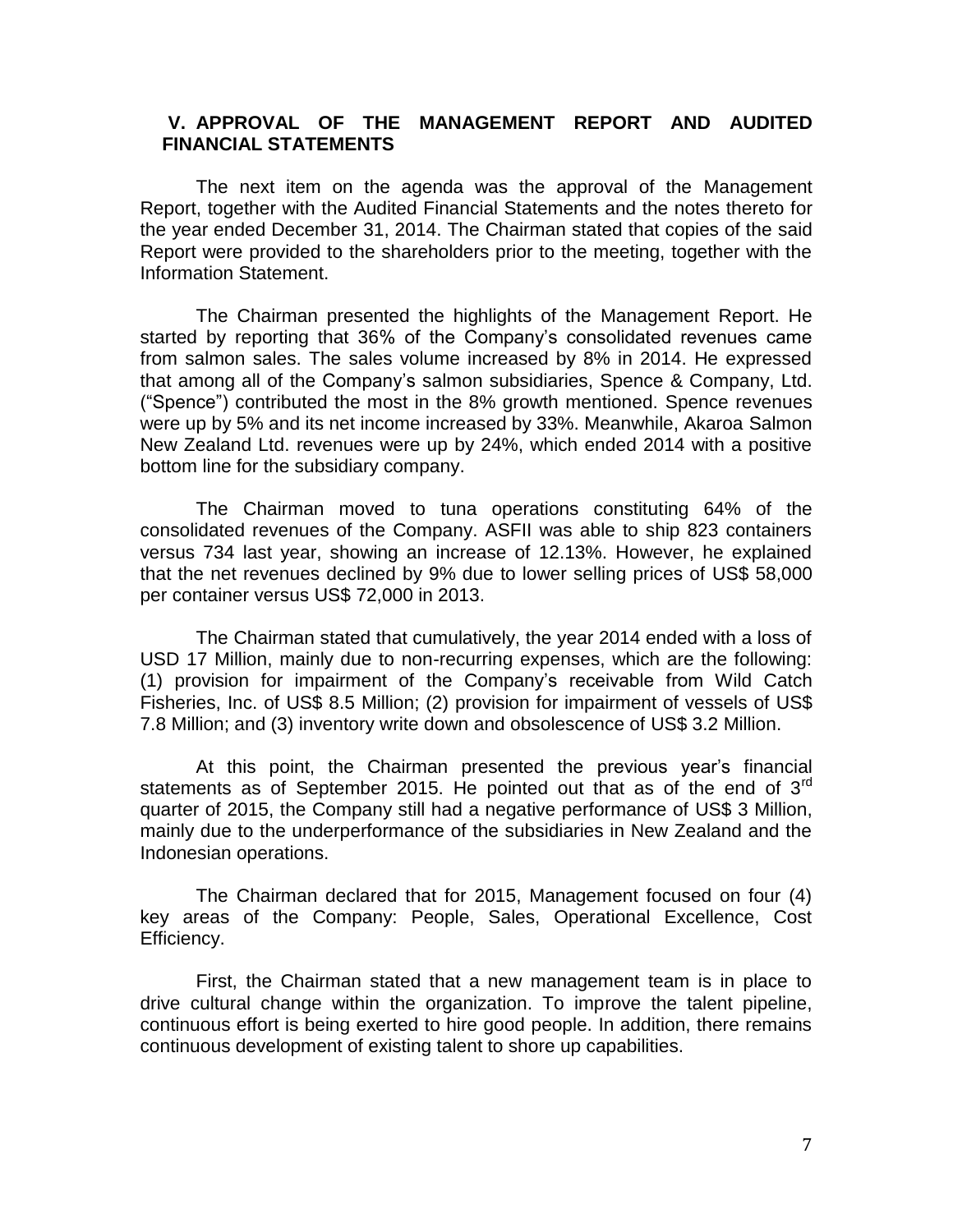For Sales, the Chairman said that the focus is on expansion of export and domestic markets, revival of inactive accounts and continuous increase in revenue from sale of byproducts.

For Operational Excellence, the Chairman explained that this is mainly about optimizing end-to-end supply chain planning, and improving inventory management through a reduction in unbooked tuna inventory from both General Santos and Bitung plants. The Chairman stressed the importance of better visibility of business performance to allow for sound and faster decision-making

Lastly, for Cost Efficiency, the Chairman stated that there are numerous initiatives to reduce cost and avoid cost in order to have a better cash flow outlook. For instance, the Company has divested its interest in one of the subsidiaries in New Zealand, PFNZ.

#### *Open Forum*

Before the Chairman entertained any questions regarding the report, he reminded the shareholders and proxies of the general protocol for the meeting earlier announced by the Corporate Secretary.

Mr. Stephen G. Soliven, a stockholder, commented that the Company has been incurring losses. He asked if Management foresees any decline in the losses, considering that fuel prices have gone down.

Mr. See replied that the decline in the fuel prices will certainly help the Company's operations, but that he is not in a position to disclose the forecast of the financial status of the Company in the months to come. He assured the stockholders, however, that Management is doing its best to be able to turn around the performance of the Company.

At this point, Mr. Salvador Paolo A. Panelo, Jr., a proxy, moved that the Company's Management Report, together with the Audited Financial Statements and the notes thereto for the year ended December 31, 2014 be approved, ratified and confirmed. The motion was duly seconded.

The Chairman took note of the motion while the Corporate Secretary reminded that voting for this item will be deferred until all items on the Agenda are taken up by the body.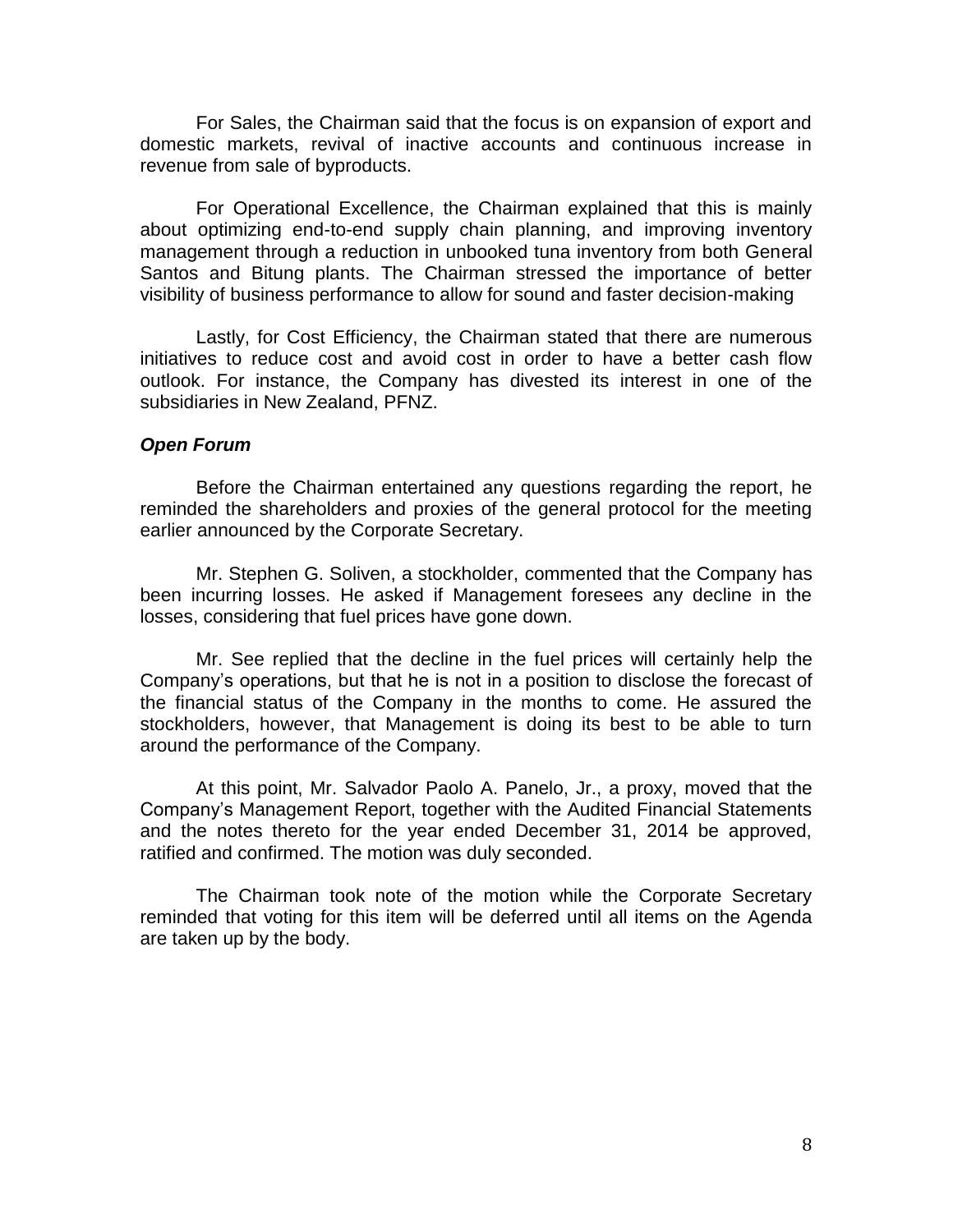## **VI. RATIFICATION AND APPROVAL OF ACTS OF BOARD OF DIRECTORS AND EXECUTIVE OFFICERS**

The next item on the Agenda was the ratification and approval of the acts of the Board of Directors and executive officers. The Chairman stated that major Board actions are summarized in the Information Statement.

Ms. Ma. Concepcion Z. Sandoval, a proxy, moved that all acts made or taken by the Board of Directors and executive officers of the Company as summarized in the Information Statement be ratified, approved and confirmed. The motion was duly seconded.

The Chairman noted the motion. The Corporate Secretary reiterated that voting for this item and all other items on the agenda requiring the vote of shareholders will be deferred until all such items are taken up by the body.

## **VII. APPOINTMENT OF INDEPENDENT AUDITORS**

The next item on the Agenda is the appointment of the Company's independent auditors. The Chairman said that the Company's Audit Committee and the Board of Directors recommended Reyes Tacandong & Co. as the independent auditors of the Company for 2015.

Ms. Ma. Karla Josee C. Ilagan, a proxy, moved that the accounting firm of Reyes Tacandong & Co. be appointed as the Company's independent auditors for 2015. This was duly seconded.

The Chairman took note of the motion while the Corporate Secretary stated again that voting for this item will be deferred until all items on the Agenda are taken up by the body.

# **VIII. ELECTION OF DIRECTORS**

The next item on the Agenda is the election of directors for the ensuing year. The Chairman stated that seven (7) seats in the Board of Directors shall be filled, two (2) of which must be independent directors. He requested the Corporate Secretary to read the names of the nominees.

The Corporate Secretary said that there are a total of eleven (11) nominees for the seven (7) seats on the Company's Board of Directors; nine (9) of which are nominees for regular director, while the other two (2) nominees are nominees for independent director. She confirmed that the Nominations Committee screened the eleven (11) nominees and prepared a final list of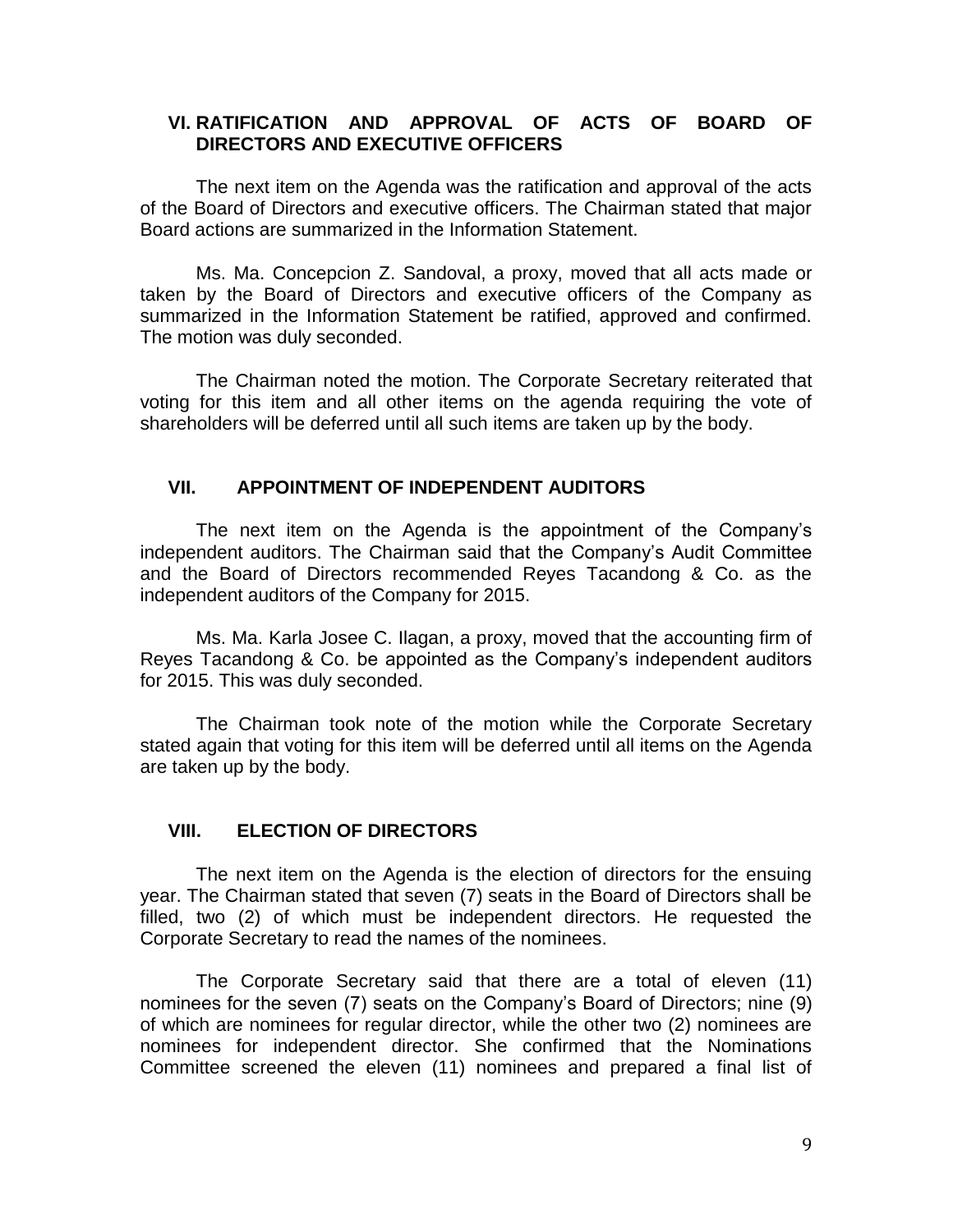candidates, which was incorporated in the Information Statement for the meeting. The following are the nominees:

For regular director:

- 1. Mr. Jonathan Y. Dee
- 2. Mr. George E. Sycip
- 3. Mr. Raymond K.H. See
- 4. Ms. Hedy S.C. Yap Chua
- 5. Ms. Marie Grace T. Vera Cruz
- 6. Mr. Antonio C. Pacis
- 7. Mr. Gabriel A. Dee
- 8. Mr. Mark Dennis Y.C. Joven
- 9. Mr. Joseph Peter Y. Roxas

For independent director:

- 1. Mr. Erwin M. Elechicon
- 2. Mr. Dobbin A. Tan

The Corporate Secretary reminded the stockholders that two (2) independent directors are required to be elected, in accordance with law.

The Chairman then announced that there will be a recess to allow voting by shareholders. He reminded that shareholders will be given thirty (30) minutes to cast their votes by depositing their ballots in the ballot box at the tabulation area. The meeting will resume after the votes have been tallied. The meeting was suspended for voting of shareholders, and the tabulation of votes.

# **IX. VOTING RESULTS**

The meeting resumed at around 5:45 p.m., when the Chairman announced that the votes have been tallied. He requested the Corporate Secretary to announce the results of the voting. The Corporate Secretary stated that the results to be announced are based on a certification issued by BDO Alba Romeo CPAs, which certification shall form part of the minutes of the meeting. The results were announced according to the order of the items on the ballot provided to shareholders.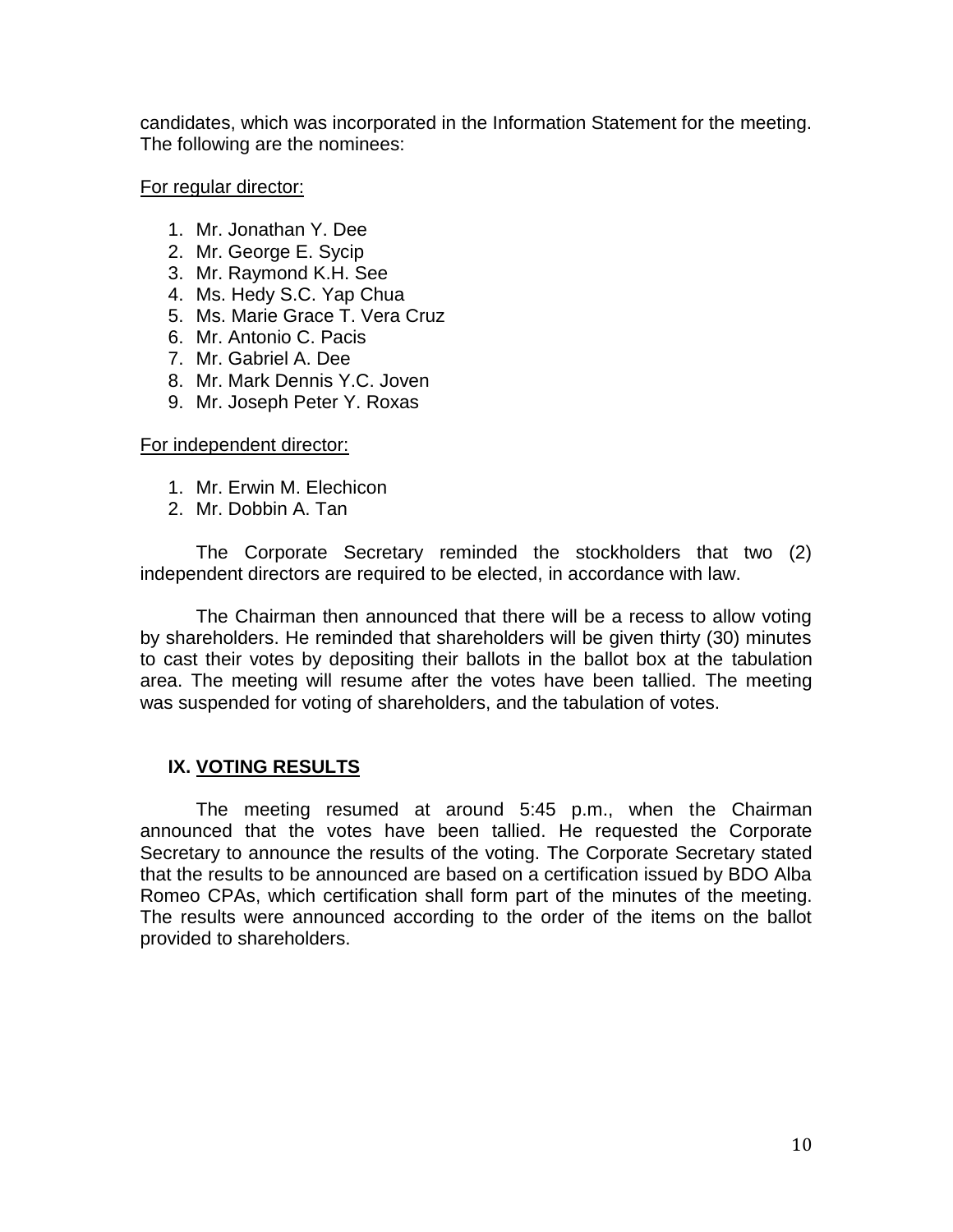### *Approval of Minutes of the 2014 Annual Stockholders' Meeting and 2015 Special Stockholders' Meeting*

The first item on the ballot is the dispensing with the reading, and approval, of the minutes of the 2014 Annual Stockholders' Meeting held on June 16, 2014, and the 2015 Special Stockholders' Meeting held on March 31, 2015.

The Corporate Secretary reported that shareholders holding **2,024,749,765 shares**, representing **81%** of the outstanding capital stock voted **YES** to the dispense with the reading, and approval, of the minutes of the 2014 Annual Stockholders' Meeting. On the other hand, shareholders holding **2,024,727,721 shares**, representing **81%** of the outstanding capital stock voted YES to the dispense with the reading, and approval, of the minutes of the 2015 Special Stockholders' Meeting.

The minutes of the said Stockholders' Meetings were therefore approved.

### *Approval of the Management Report and the Audited Financial Statements for the year ended December 31, 2014*

The next item on the ballot is the approval of the Management Report, and the Audited Financial Statement and the notes thereto for the year ended December 31, 2014. The Corporate Secretary reported that shareholders holding **2,024,728,300 shares**, representing **81%** of the outstanding capital stock voted **YES** to approve the said Management Report and Audited Financial Statements.

The Management Report, together with the Audited Financial Statements and the notes thereto for the year ended December 31, 2014 were therefore approved.

## *Ratification and Approval of Acts of the Board of Directors and Executive Officers*

The next item on the ballot is the ratification and approval of acts of the Board of Directors and Executive Officers, which acts were summarized in the Information Statement provided to shareholders. The Corporate Secretary reported that shareholders holding **2,024,750,344 shares**, representing **81%** of the outstanding capital stock voted **YES** to ratify and approve the said acts of the Board of Directors and Executive Officers.

The acts of the Board of Directors and Executive Officers as summarized in the Information Statement were therefore ratified and approved.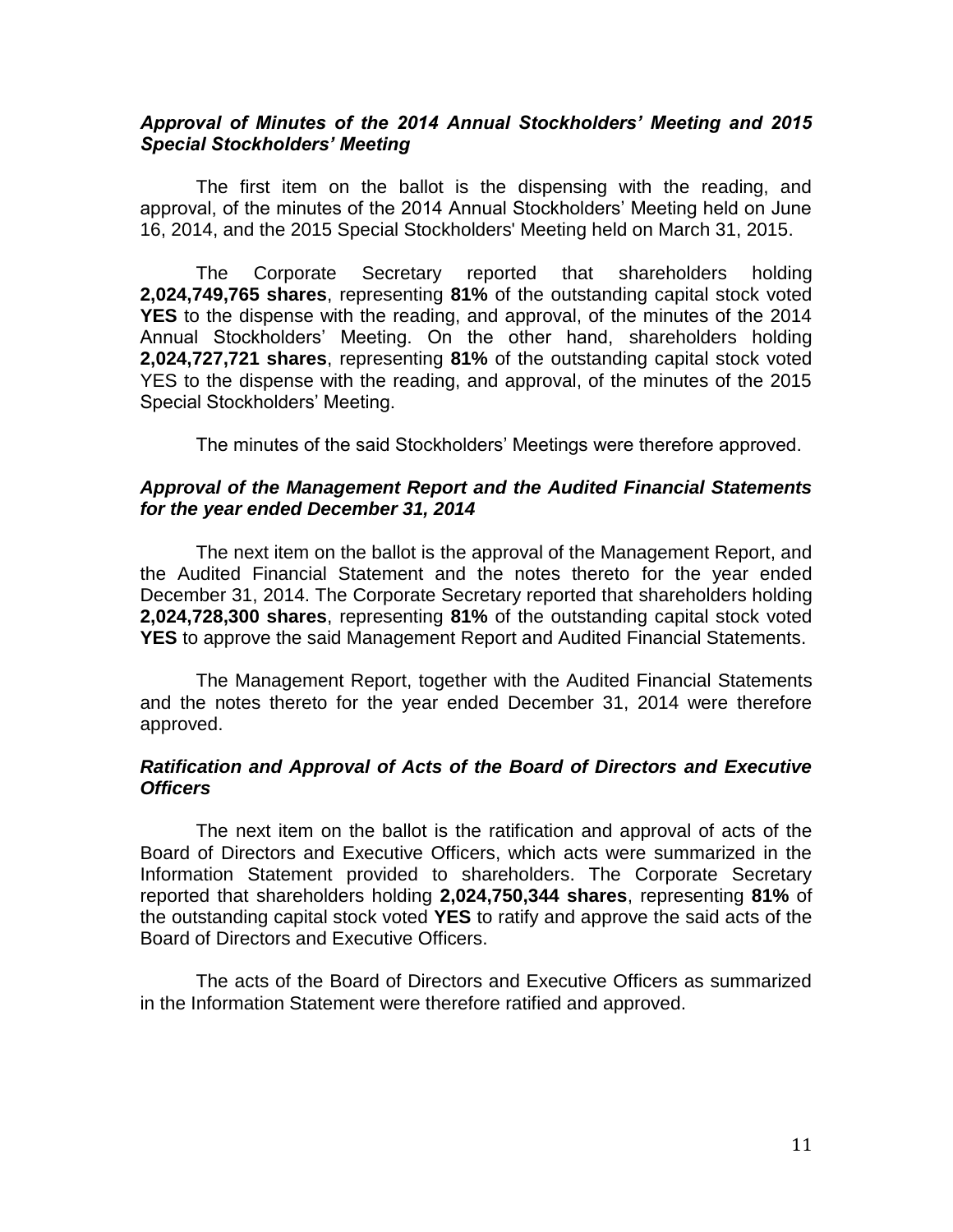# *Appointment of Reyes Tacandong & Co. as the Company's Independent External Auditor for 2015*

The next item on the ballot is the appointment of Reyes Tacandong & Co. as the Company's independent external auditors for 2015. The Corporate Secretary reported that shareholders holding **2,024,746,454 shares**, representing **81%** of the outstanding capital stock voted **YES** to approve the appointment of Reyes Tacandong & Co. as the Company's independent external auditors.

The appointment of Reyes Tacandong & Co. as the Company's independent external auditors for 2015 was therefore approved.

# *Objections to the Holding of the Stockholders' Meeting*

At this point, the Corporate Secretary noted that BDO Alba Romeo also tabulated ballots with hand written objections to the holding of the Stockholders' Meeting. Shareholders holding **372,129,539 shares**, representing **15%** of the Company's outstanding capital stock objected to the holding of the Stockholders' Meeting.

# *Election of Directors*

### Regular Directors

The Corporate Secretary then announced the nominees who garnered the five (5) highest number of votes for election as regular directors. The said nominees with the number of votes garnered by each are as follows:

- 1. Mr. George E. Sycip 2,870,984,672 (20%)
- 2. Mr. Raymond K.H. See 2,829,279,108 (20%)
- 3. Ms. Marie Grace T. Vera Cruz 2,829,157,627 (20%)
- 4. Mr. Joseph Peter Y. Roxas 2,829,134,671.69 (20%)
- 5. Atty. Antonio C. Pacis 2,817,635,974.09 (20%)

The Corporate Secretary reported that the number of votes garnered by the other nominees for regular director are as follows:

- 1. Mr. Jonathan Y. Dee 12,469,960.38 (0%)
- 2. Atty. Gabriel A. Dee 12,221,313.64 (0%)
- 3. Ms. Hedy S.C. Yap Chua 346,087.86 (0%)
- 4. Atty. Mark Dennis Y.C. Joven  $-8,857.25(0\%)$